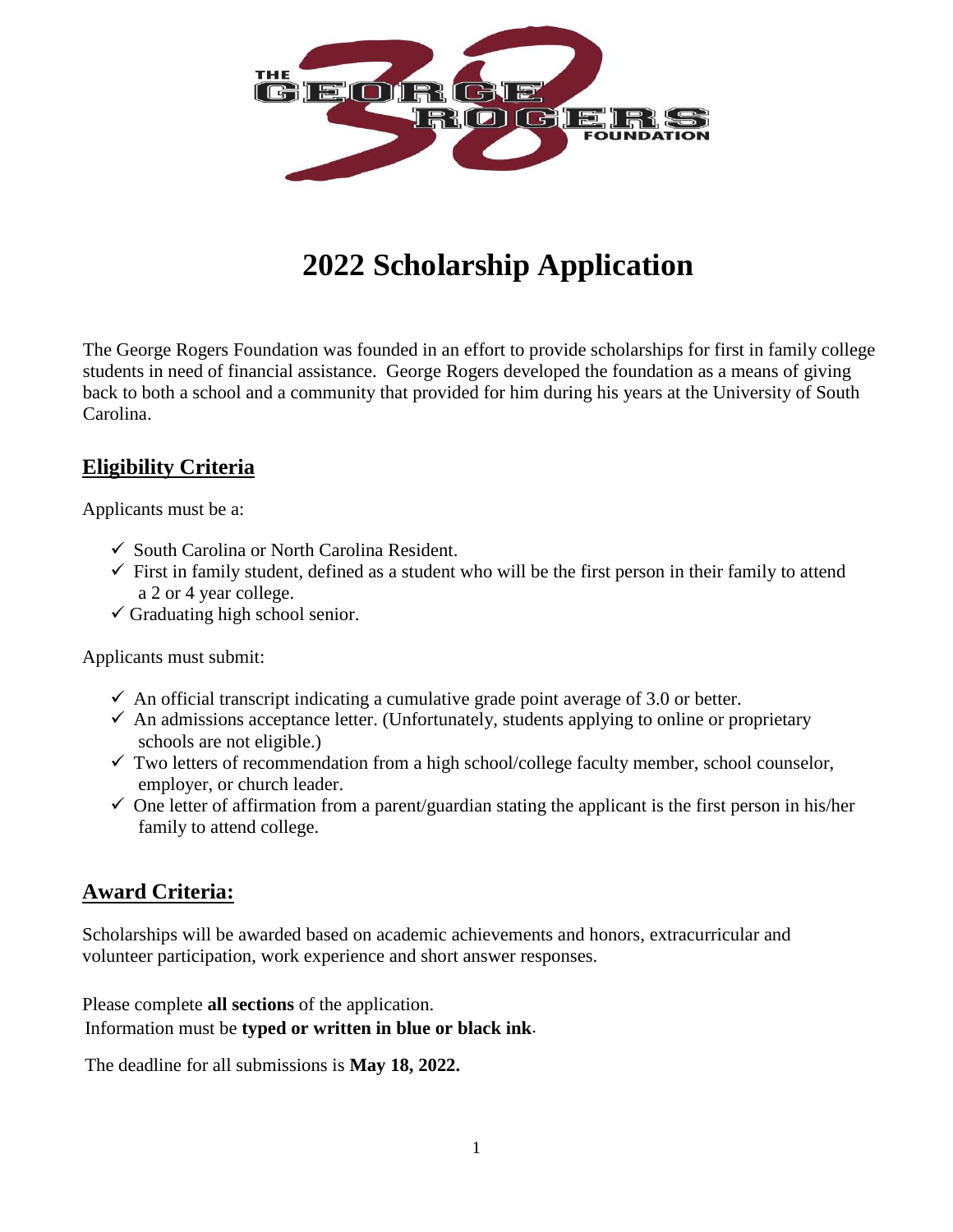

## **Personal Information**

|                               | Date of Birth: |        |                                                                                                                      |  |
|-------------------------------|----------------|--------|----------------------------------------------------------------------------------------------------------------------|--|
|                               | Month          | Day    | Year                                                                                                                 |  |
|                               |                |        |                                                                                                                      |  |
|                               |                | Phone: |                                                                                                                      |  |
|                               | Home           |        | Mobile                                                                                                               |  |
|                               |                |        |                                                                                                                      |  |
|                               |                |        |                                                                                                                      |  |
|                               |                |        |                                                                                                                      |  |
|                               |                | Phone: | <u> 1999 - Jan James James James James James James James James James James James James James James James James J</u> |  |
|                               | Home           |        | Mobile                                                                                                               |  |
|                               |                |        |                                                                                                                      |  |
| <b>Educational Background</b> |                |        |                                                                                                                      |  |
|                               |                |        |                                                                                                                      |  |
|                               |                |        |                                                                                                                      |  |
|                               |                |        |                                                                                                                      |  |
|                               |                |        |                                                                                                                      |  |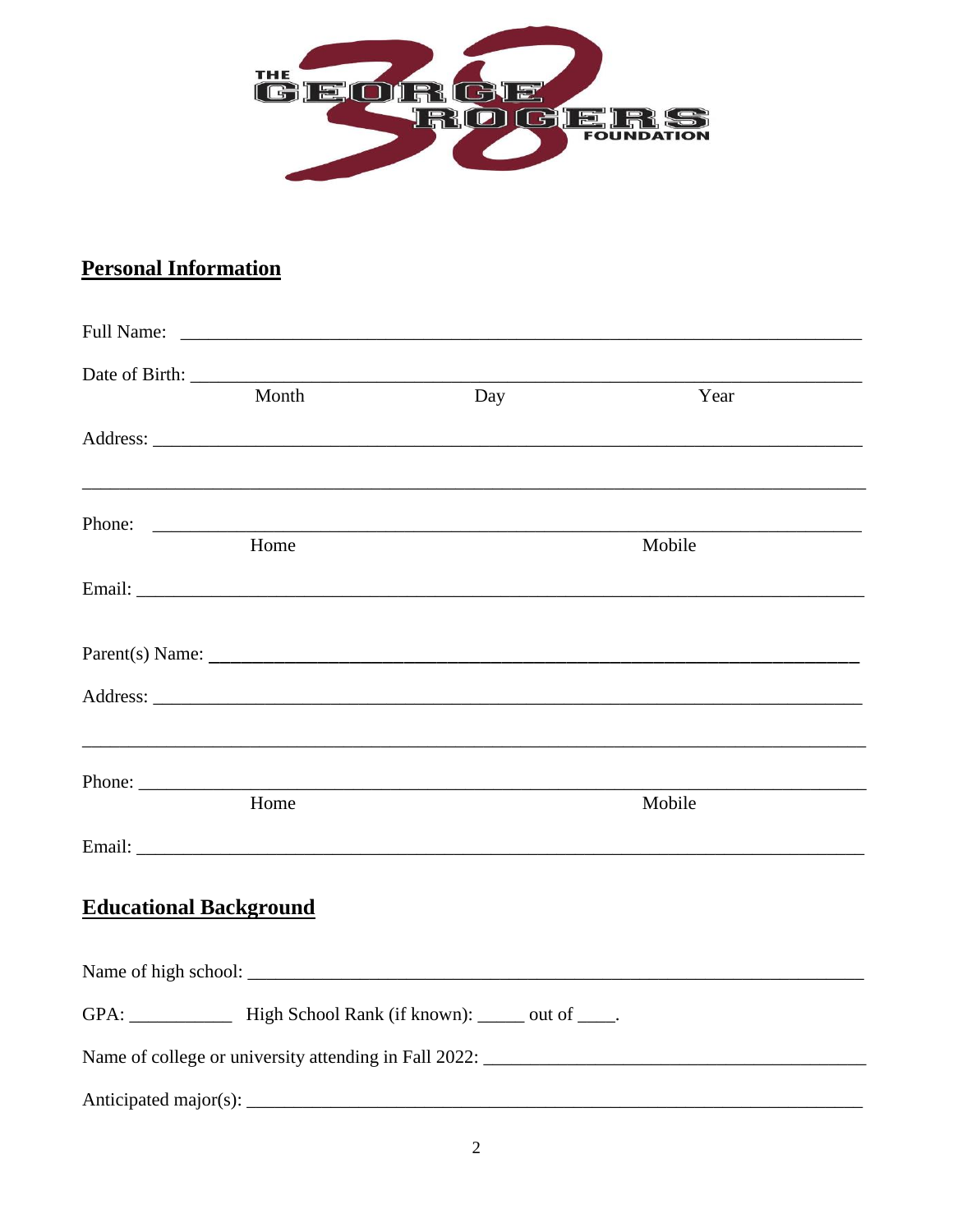

#### **Extracurricular Activities**

List any extracurricular activities (ex. memberships in organizations, clubs, sports, etc.). Indicate any leadership roles held.

## **Volunteer Activities**

List and briefly describe volunteer activities in which you have been involved.

## **Academic Awards and Honors**

List any scholarly distinctions, honors or academic awards you have received.

#### **Work Experience**

List any jobs held in the past three years. Include employer, duties and dates of employment.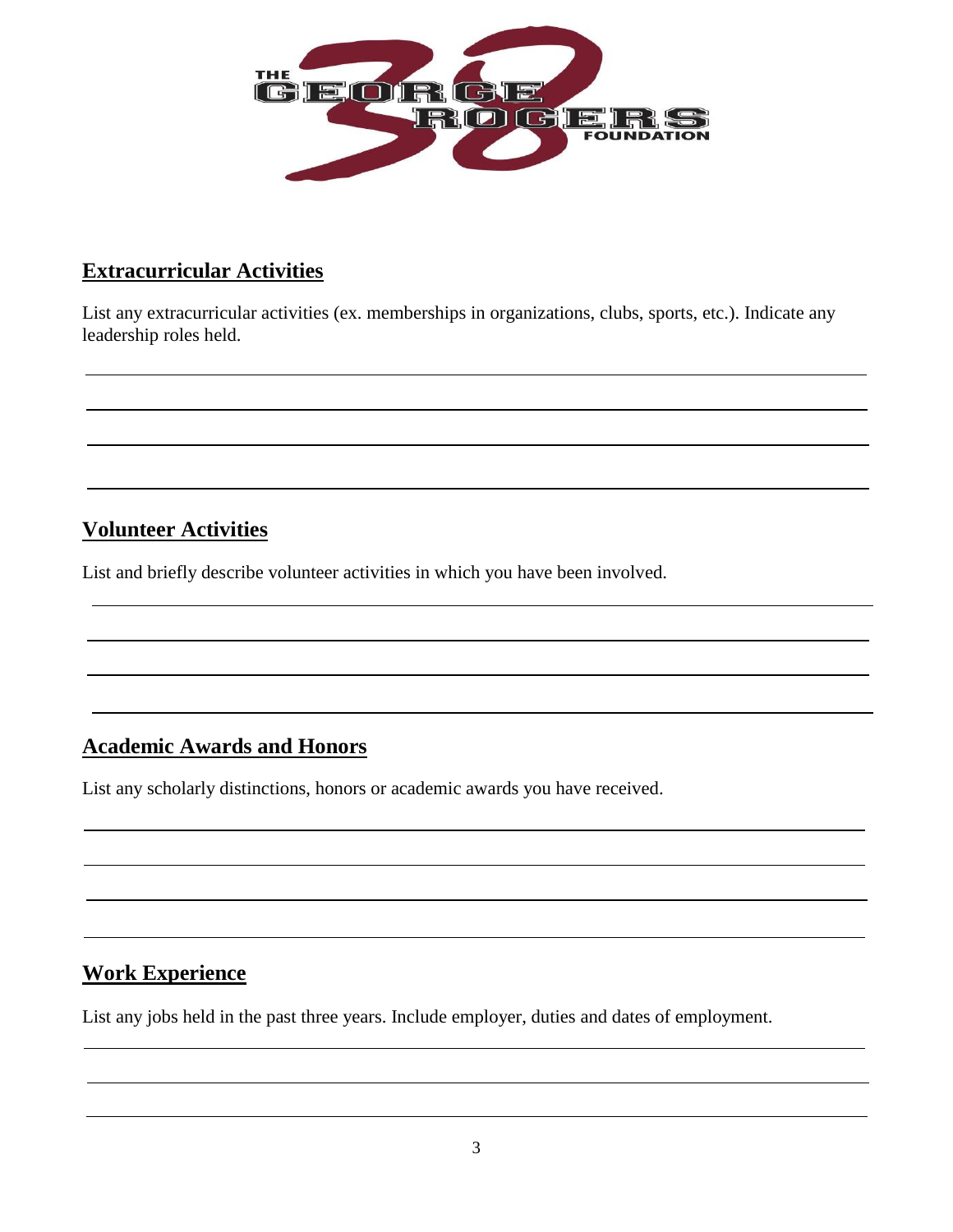

**Short Responses** (250 words per question max)

A. What does it mean to be the first in your family to attend college and how will it impact your educational goals?

B. How will the George Rogers Foundation scholarship contribute to achieving your educational goals?

C. What are your career goals and plans after college graduation?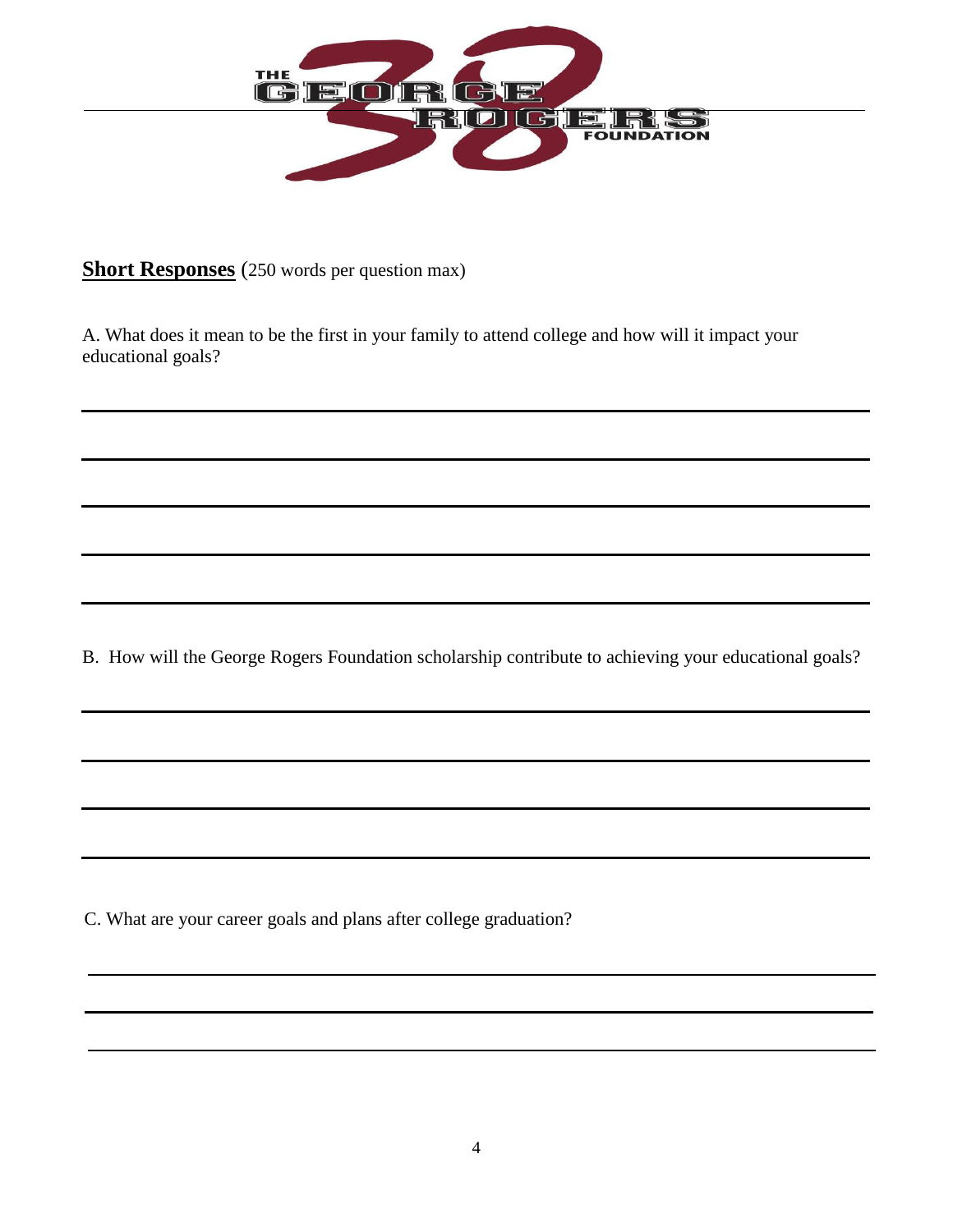

D. Use this space as an opportunity to share any additional supporting information not included in the application.

## **Signature and Concurrence**

\_\_\_\_\_\_\_\_\_\_\_\_\_\_\_\_\_\_\_\_\_\_\_\_\_\_\_\_\_\_\_\_\_

I affirm that this application was completed solely by me, the applicant, and the information provided is true and accurate.

\_\_\_\_\_\_\_\_\_\_\_\_\_\_\_\_\_\_\_\_\_\_\_\_\_\_\_\_\_\_\_\_\_\_ \_\_\_\_\_\_\_\_\_\_\_\_\_\_\_\_\_\_\_\_\_\_\_\_\_\_\_\_\_\_\_\_\_\_\_\_ Applicant Printed Name Applicant Signature

Date